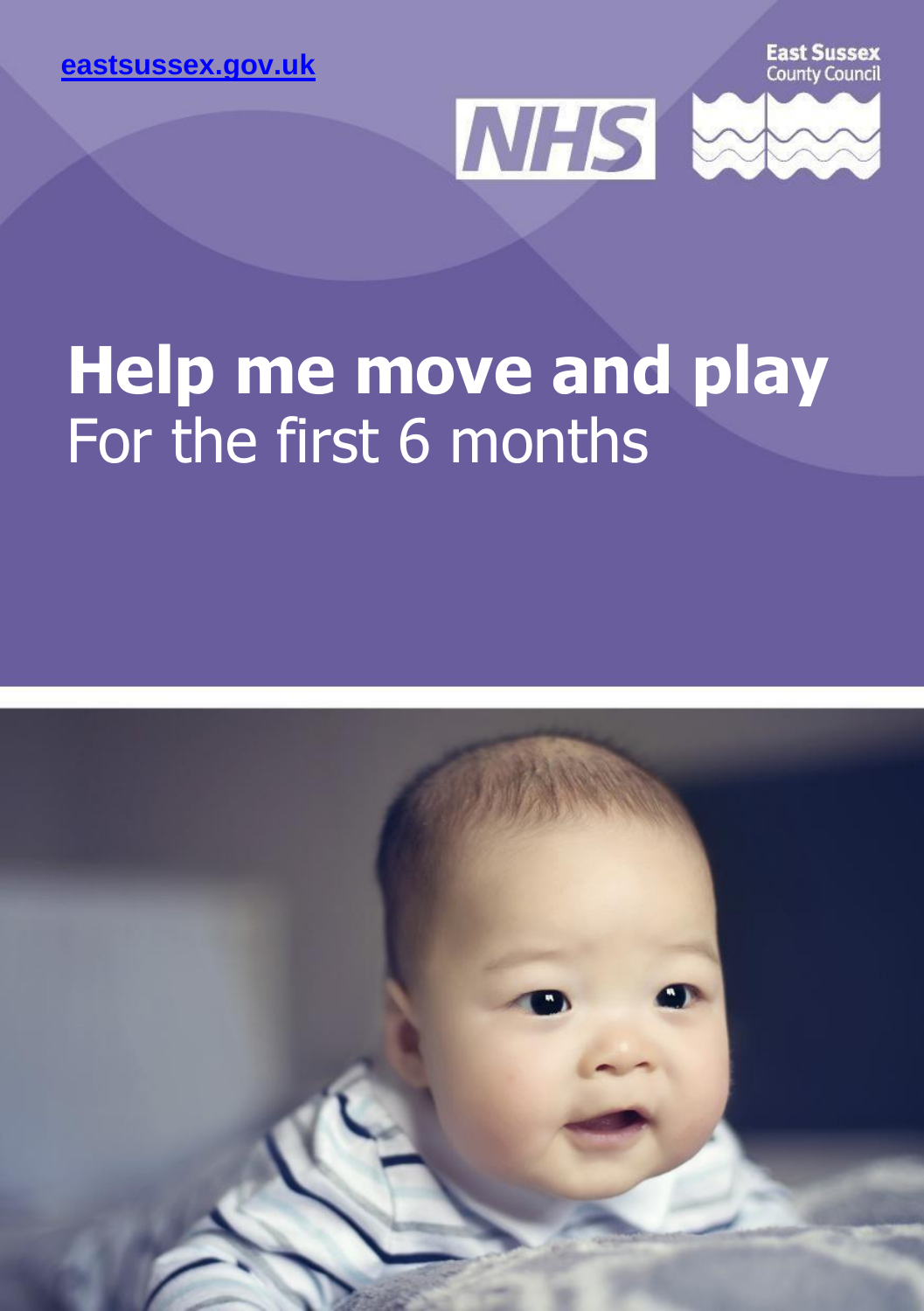### Your baby should be able to:

- turn their head to things they hear and see
- hold up their own head
- move their arms and legs with more control
- explore their hands and feet
- open their hands more when resting
- reach out for, touch and begin to hold objects
- explore objects with their mouth

### **Physical activity guidelines**

Your baby should be active from birth.

Even though your baby is not mobile they need to be physically active several times every day from playing on the floor to splashing in the bath.

This includes at least 30 minutes of tummy time spread throughout the day while they're awake (and other movements such as reaching and grasping); more is better.

You can help your baby to stay active by limiting the time your baby spends in a car seat or buggy and ensure that you dress them in clothes that they can move freely in.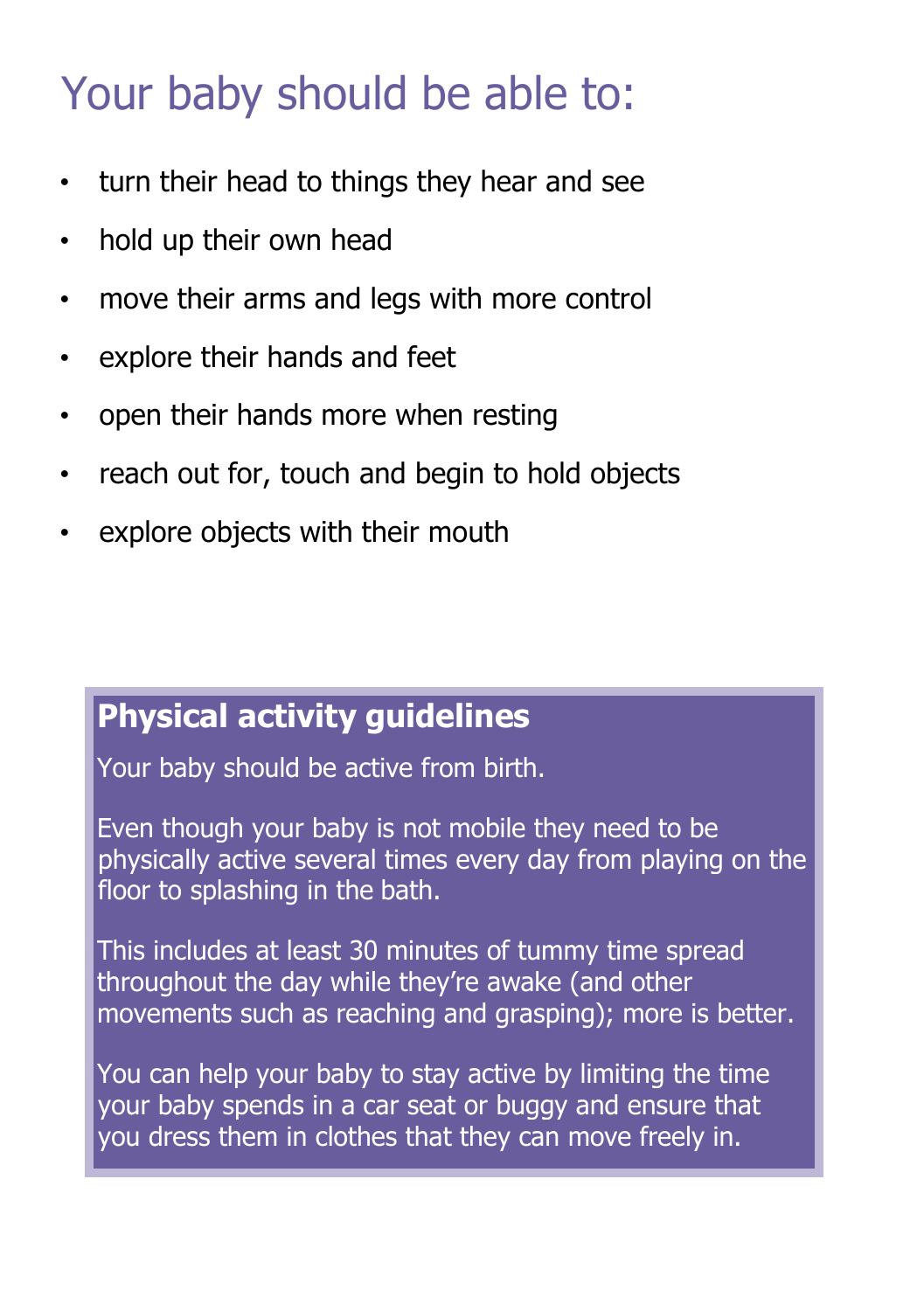# **Helpful hints**

I need to explore different ways of moving so put me on a blanket and let me play indoors and outdoors

To strengthen my muscles ready for crawling place me on my tummy; little but often

It may take me a while to get used to being on my tummy so to make me more comfortable place a rolled up towel under my chest

> I like lots of splashing at bath time and when you take me to the pool

Let me have safe objects that I can suck, pull, squeeze and hold to help with the development of my fine motor skills

> I like exploring different sounds and textures when I am playing; I like to follow with my eyes, reach out and touch

These ideas will help you and your baby to enjoy play together; supporting their communication and social skills. They will help your baby to strengthen their muscles, develop balance and coordination, and learn to move on their own. Being active is vital for your baby's healthy brain development, and will also help your baby to stay at a healthy weight. Being active with your baby helps to set up good habits to support you both in developing a healthy lifestyle.